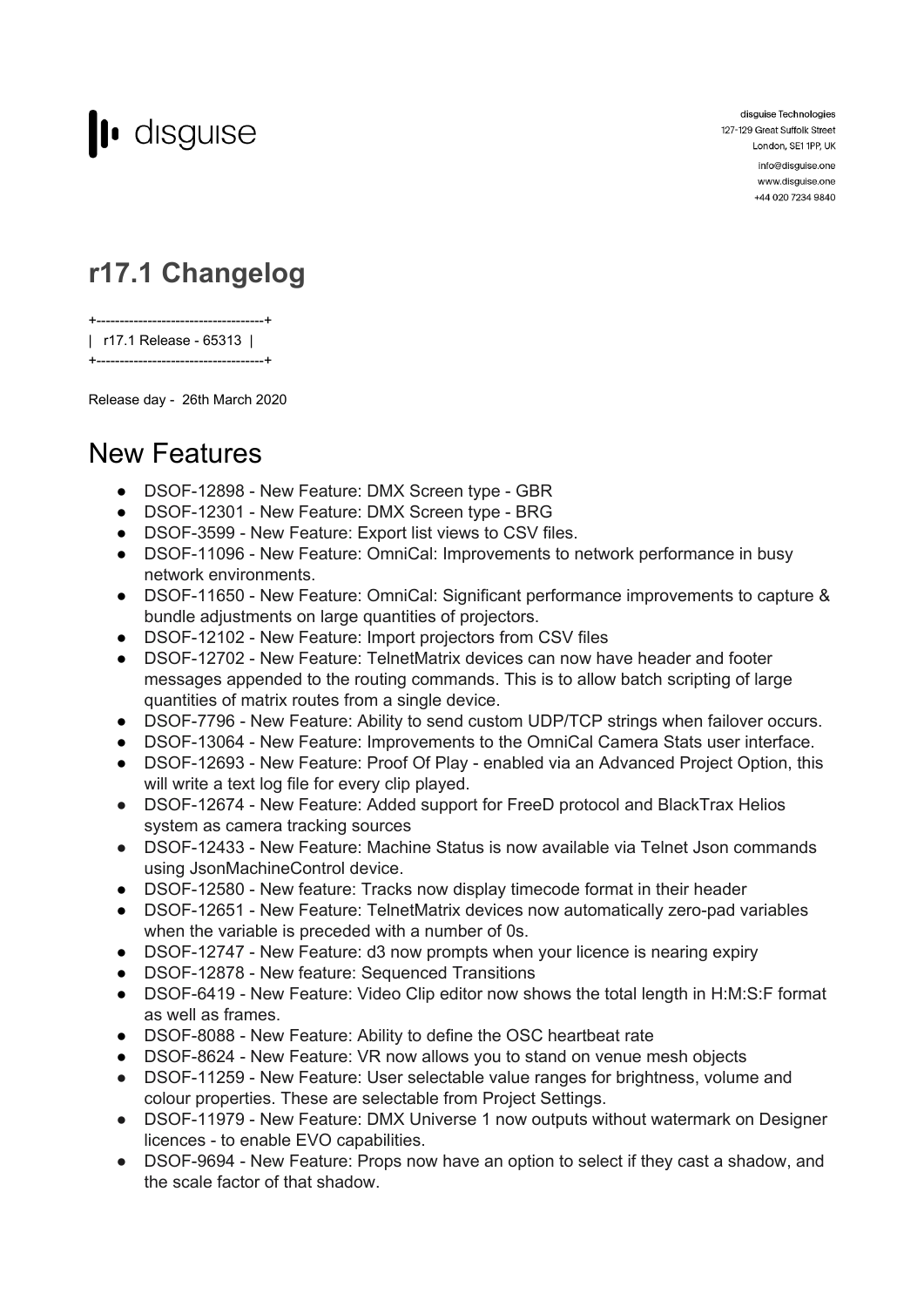

- DSOF-12633 New Feature: Tab/Shift+Tab now work in Object views to select objects from the keyboard.
- DSOF-12759 New Feature: Projector Masks now simulate in the stage simulator as well as affecting outputs.
- DSOF-8088 New Feature: Ability to define the OSC heartbeat rate
- DSOF-8624 New Feature: VR now allows you to stand on venue mesh objects
- DSOF-12052 New Feature: Support for 48fps CEA timing modes
- DSOF-13095 New Feature: GUI now supports ultra wide monitors.
- DSOF-10497 New Feature: Play Status as an OSC stream.

## Improvements

- DSOF-8852 Notch: Performance improvements due to memory allocation changes.
- DSOF-12377 Improved tools for debugging issues with display devices.
- DSOF-12432 System Diagnostics now contain advanced windows network configuration to aid in support.
- DSOF-12517 Manipulators now remember their status when you restart d3
- DSOF-12671 Multi-editor now shows a splash screen when certain objects have been exported to a CSV
- DSOF-7353 Added support for Unicode keyboard character input directly into d3.
- DSOF-9646 Notch: Added Render Interval settings to enable Notch blocks to be run at 1/2 or 1/3 of machine frame rate.
- DSOF-9765 Camera Wireframes can now be hidden from stage visualisers.
- DSOF-10569 OmniCal: Performance improvement with bundle adjustments.
- DSOF-11223 Notch: Support for Unicode characters in text parameters.
- DSOF-11225 Notch: Exposed parameters are now refreshed when remotely live-edited in Notch Builder.
- DSOF-11651 OmniCal: Speed improvement of capture due to white level masks being used to take projector images in parallel.
- DSOF-11702 Alt Dragging selected ranges now allows bulk addition of objects to a list (for example, adding multiple screens to a mapping)
- DSOF-11794 OmniCal: Added ability to resume captures after timeout errors.
- DSOF-12045 Emulated EDIDs now use the disguise VID
- DSOF-12288 Resolved an issue where exported layers which were locked at the time of export would be imported to the same time in the new track.
- DSOF-12592 Improved the handling of sort ordering when opening certain array boxes
- DSOF-12941 Added new buttons to ProjectorDevice editor
- DSOF-12942 Improved shutter response times when using ProjectorDevice
- DSOF-12442 List arrow sources in layer DMX Personalities
- DSOF-12928 The firmware version field will no longer be shown for VFC cards which do not have firmware (HDMI and DP VFCs)
- DSOF-4015 CITP: Added a "None" option when selecting a DMX Device
- DSOF-12241 Improved the UI of the multi-edit editor

## Bugs

• DSOF-10411 - Fading Down could sometimes cause warped feeds to lose their warping.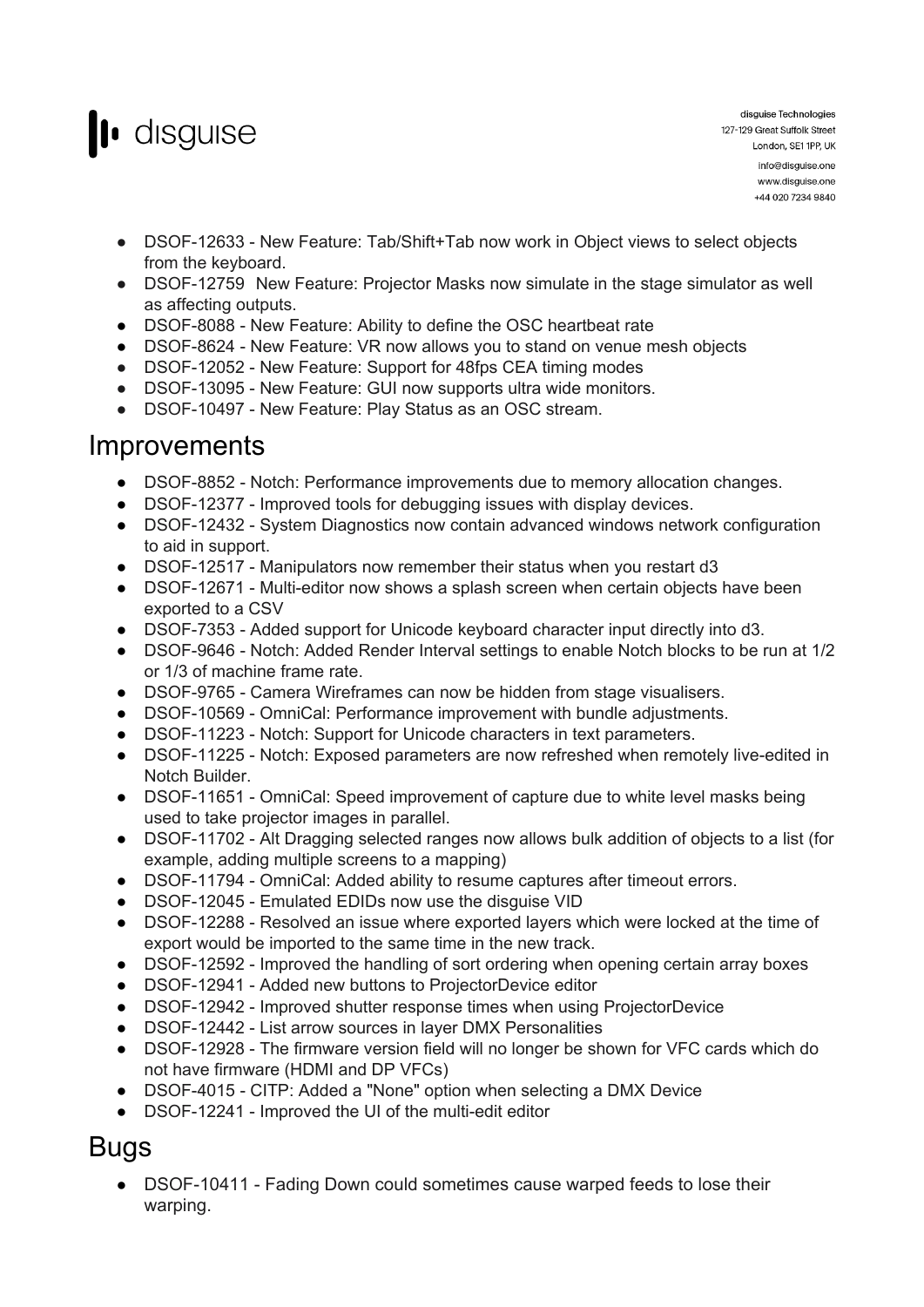

- DSOF-11622 Improvements to 10-bit behaviour on AMD based servers.
- DSOF-12704 When failing over from DMX trigger, the playhead of the understudy could sometimes jump backwards in time.
- DSOF-12940 When starting up d3 with an MST monitor connected, the GUI output would move to a VFC head on AMD based systems. This has now been resolved. Note that d3 does not support MST for outputs.
- DSOF-12947 Resolved an access violation when Notch blocks were deleted.
- DSOF-2543 Resolved an issue with video layers not outputting the correct frame when clip and output fps were adjusted
- DSOF-10091 Multi-editor renaming a device didn't take effect until enter was pressed, but was immediately reflected in the UI. This has now been made consistent.
- DSOF-11687 Notch: "Error caught in block..." errors could sometimes occur when clicking on Notch blocks.
- DSOF-11737 SockPuppet: Resolved access violation when deleting a SockPuppet patch
- DSOF-11917 Audio: Improved accuracy of seeking in VBR audio files (MP3/MOD/S3M/XM/IT)
- DSOF-12041 VFC: Configuring VFC cards could sometimes lead to an "Index outside bounds" error when setting Quad 4K mode.
- DSOF-12063 DMX: When deleting DMX patches, the DMX Patch Settings window would stay open. It now closes automatically.
- DSOF-12095 Notch: When opening a block from an editor, it would sometimes get reset.
- DSOF-12122 SockPuppet: UI for setting bank allocations wouldn't allow for mappings to be mapped to slots.
- DSOF-12513 Manipulators now syncronise their status between different widgets
- DSOF-12542 Resolved an issue where locked layers would incorrectly split when timelines were split.
- DSOF-12565 Text fields now filter disallowed characters when pasting content from 3rd party applications.
- DSOF-12586 Multi-editor: fixed an issue where copied rows were not saved properly
- DSOF-12588 Fixed an issue where toggling locked to master caused the 3D manipulator controls to appear on the editor
- DSOF-12622 Fixed an issue where Notch layers did not upgrade properly from specific projects
- DSOF-12650 Added support for coupled capture inputs 2x as well as 4x on gx 2c.
- DSOF-12661 Fixed an issue where control devices which had been removed from the device manager could still send commands
- DSOF-12665 Fixed an issue that presented grey artifacts around pixel & population masks that had Alpha
- DSOF-12666 Resolved an issue with DSE and soft shadows which didn't blend correctly.
- DSOF-12673 Multi-editor sometimes does not export if the file extension gets deleted
- DSOF-12696 Fixed an issue that caused the GUI to be rendered in place of a missing diffuse map
- DSOF-12738 Fixed an issue where understudy failover commands could be sent before matrix routing commands were sent, resulting in mis-timed failovers.
- DSOF-12810 Fixed a rare issue that caused an error when using the F1 help widget
- DSOF-12812 Fixed an issue that caused an error when copying multiple keyframes into multiple keyframe editors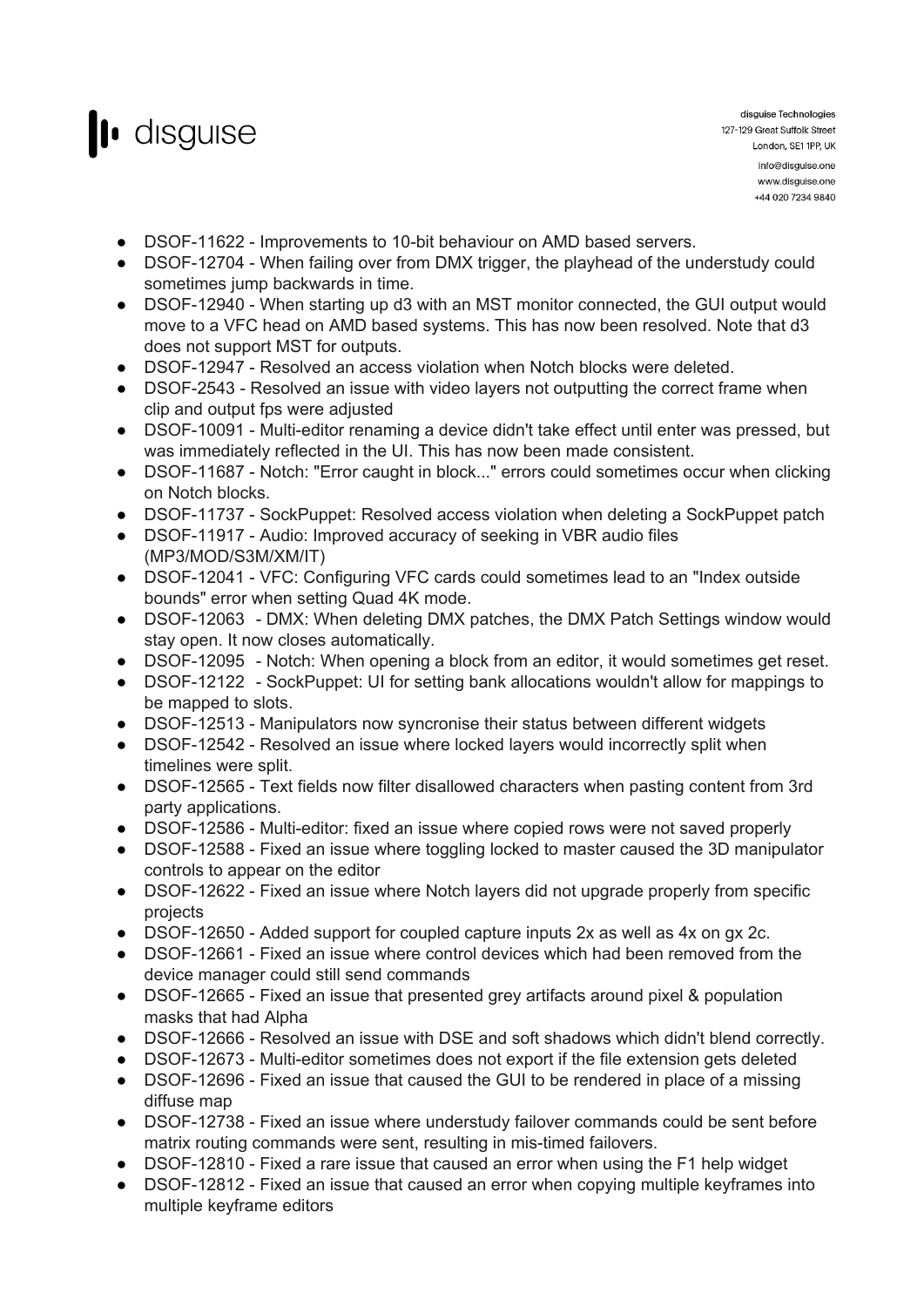

- DSOF-12822 Resolved an issue where masking objects on projectors disabled DSE on blends between active regions
- DSOF-12844 Resolved an issue with repatching Notch layers which would result in them losing all their properties.
- DSOF-12847 Agile Camera device now has Invert Pan and Invert Tilt functionality
- DSOF-12872 Resolved an issue where certain Windows permissions could cause d3.exe to fail to launch.
- DSOF-12882 Fixed an issue that caused a hang when moving a large amount of layers
- DSOF-12888 Resolved an issue where DSE caused there to be an outline around mask objects.
- DSOF-12911 Fixed an issue that caused field duplication when importing projectors
- DSOF-12948 Fixed an issue where an error was thrown if a notch layer was deleted before the playhead
- DSOF-12959 Fixed an issue where some DPI settings could cause errors on startup
- DSOF-12972 Fixed an issue where loading a Notch block without a notch license would cause a layer to become corrupt
- DSOF-13097 Fixed an issue that altered the default mouse wheel steps for editing keyframable parameters
- DSOF-7048 Fixed an issue that caused exposed parameters to re-appear after an undo action
- DSOF-8094 Resolved an issue where SockPuppet Video layers with Speed toggled off would not play video.
- DSOF-10442 Screenshots on a Solo now correctly screenshot the GUI head.
- DSOF-10508 Typing in the search bar in CueSetList no longer resizes the Notes column.
- DSOF-11242 Fixed an issue where excessive copying and pasting a notch block could sometimes cause a crash
- DSOF-11695 Resolved an issue where it was possible to Bake/Clear fields on a locked layer.
- DSOF-12103 Half Speed Low Latency mode now has improved latency behaviour.
- DSOF-12243 Disabling and re-enabling manipulators would always reset the mode to Transform, now they will remember their mode.
- DSOF-12264 Resolved an issue where deleting an EventTransportDMX patch from the DMX Patch window would have no effect.
- DSOF-12431 Fixed text overlapping issue in the ProxyMaker
- DSOF-12583 Multi-editor: rows outside of the scroll view were incorrectly ignored for actions
- DSOF-12584 Multi-editor: fixed an issue where pasted values could show disallowed characters
- DSOF-12619 Improvements to the Auto Z clipping algorithm
- DSOF-12631 Right clicking on Blend modes no longer shows an expression field, since expressions can't be applied to Blend modes.
- DSOF-12743 Resolved an issue with EventTransportDMX where Brightness would be set if any DMX on the same universe was received.
- DSOF-12818 Improved support for Swedish keyboard character usage
- DSOF-12843 Resolved a bug related to the UV maps of alembic files as projection surfaces.
- DSOF-12935 Fixed an issue that sometimes occurs when deleting a group of layers